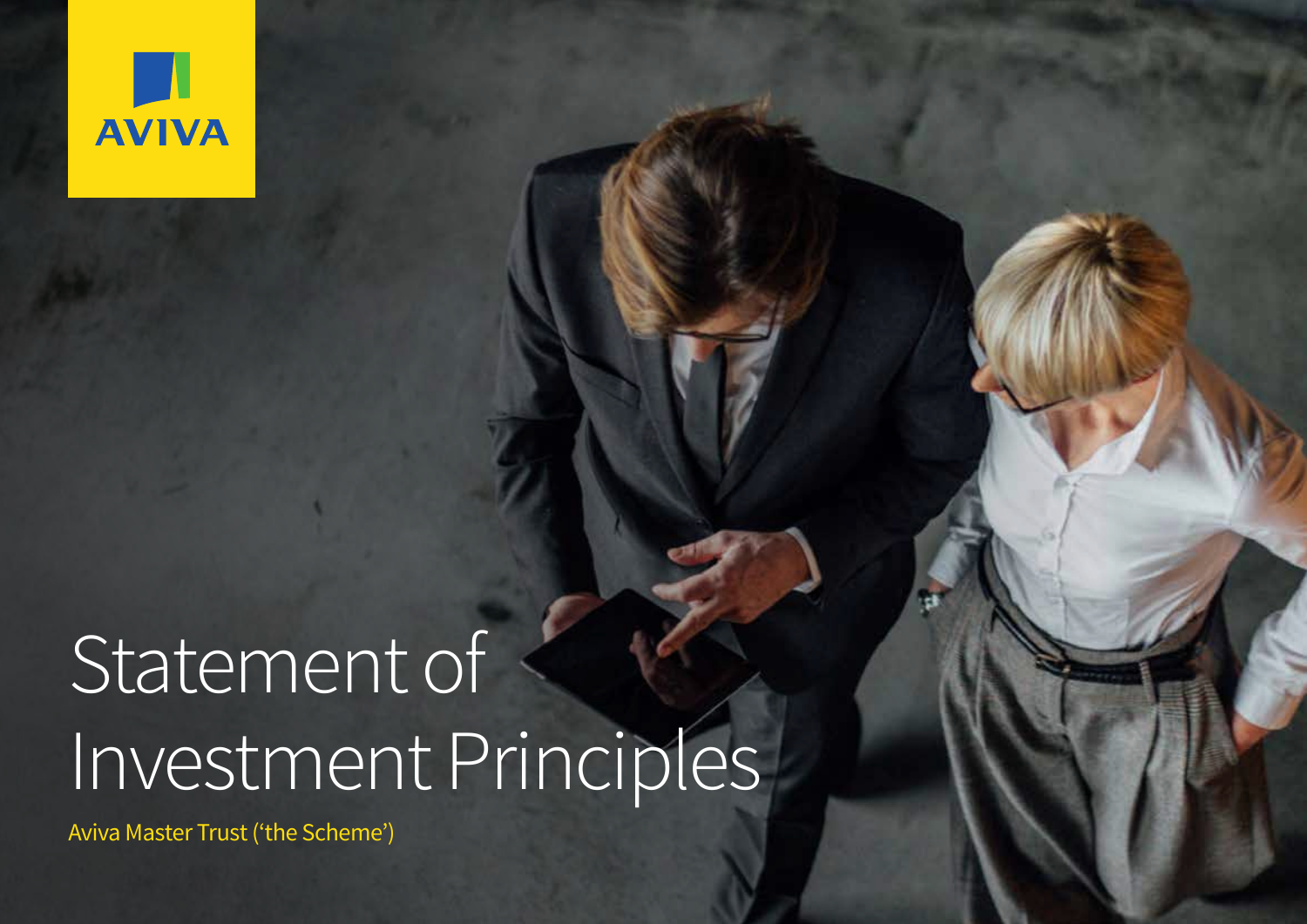#### **Introduction**

The Scheme is designed for multiple employers, but delivered under a single trust arrangement and governed by a Board of Trustees, chaired by Colin Richardson of PTL Governance Ltd. A specialist independent investment adviser (KPMG LLP), legal advisers (Squire Patton Boggs) and auditor (RSM) make up the team of experts that supports the Trustees to deliver the highest standards of governance.

This Statement of Investment Principles ("the Statement") states the investment principles governing decisions about investments for the purposes of the Scheme, a defined contribution pension arrangement made up of a number of employer-specific arrangements, registered with HMRC under Finance Act 2004. It has been produced by the Trustees of the Scheme in compliance with section 35 of the Pensions Act 1995 and any relevant subsequent legislation.

The Statement will be made available to all participating employers prior to selecting the Scheme. All advice the Trustees receive regarding investment options for an employer of the Scheme will make reference to the Statement and indicate how the principles defined within have been addressed. It will also consider the appropriateness of fees and charges payable by members of the Scheme.

#### **Policy for choosing investments**

The Scheme invests in pooled funds accessed via the Aviva investment platform. It offers a large, diverse range of pooled funds from which investments can be selected in each section on the Scheme. In agreeing to this appointment, the Trustees have specified that the Scheme's fund range should:

- include choices suitable for members of different ages and with different retirement benefit plans
- be designed to deliver long-term positive returns taking account of a number of different risks
- seek, where possible, to mitigate the risks described below
- be suitable for employers regardless of their industry or size
- include options suited for use as default options, as required by automatic enrolment legislation.
- include options where ESG considerations are integrated into the investment process.

The day-to-day management of the Scheme's assets is ultimately delegated to one or more investment managers via insurance contracts or investment management agreements.

The Scheme offers a standard section that falls fully under the governance remit of the Trustees. In addition, employers are able to take independent advice and should they wish, establish their own bespoke default or other investment options. The Trustees are also responsible for the governance of these investment options.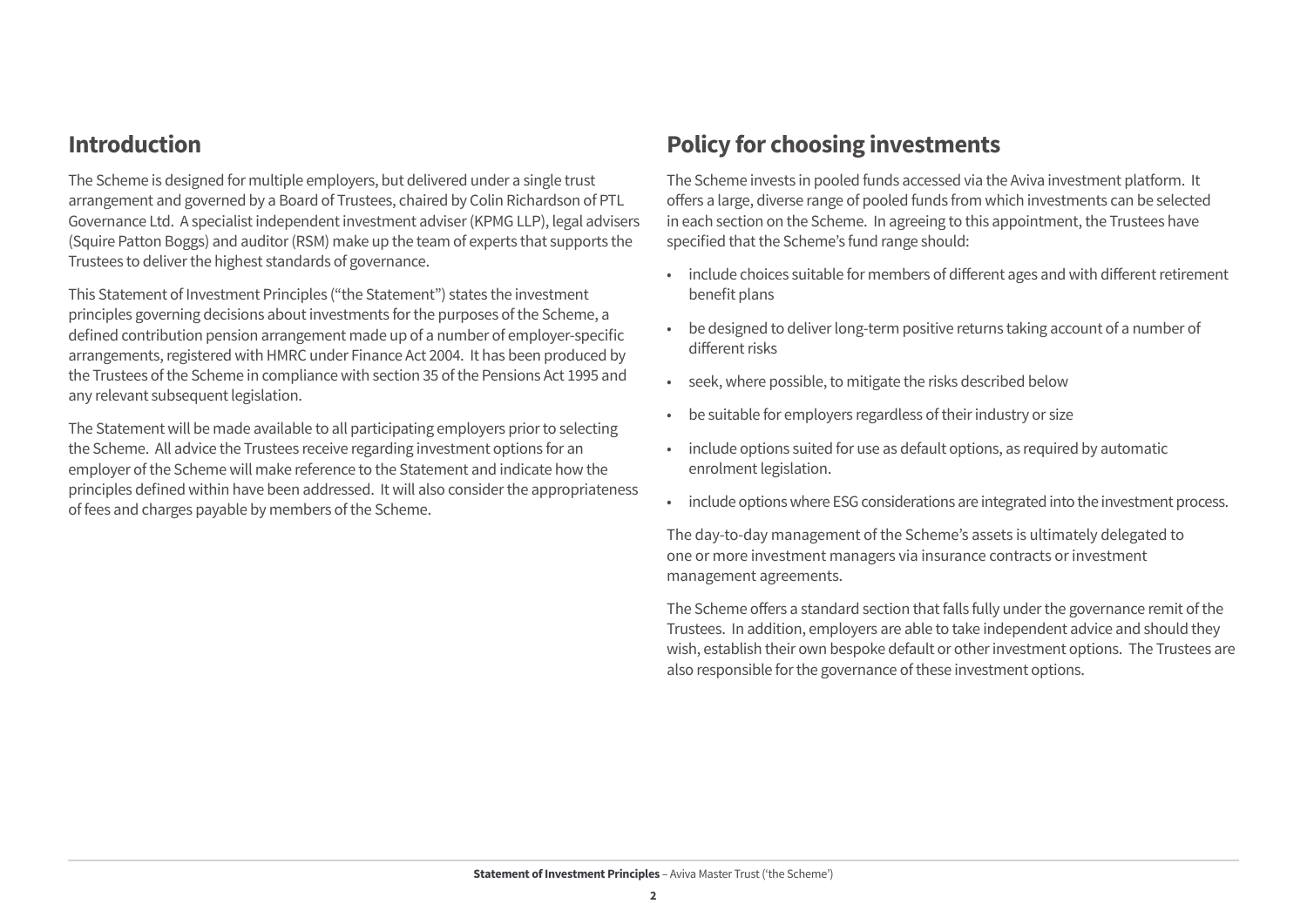Details of the default investment option for the standard sections of the Scheme are contained in the Appendix 1. Details of the self-select investment options for the standard sections are contained in the Scheme's "Investment Implementation Document – Standard Section".

Where an employer establishes a bespoke default investment option and/or fund range, details are contained in a separate "Employer Specific" document.

#### **Risks**

For all sections of the Scheme, the Trustees will consider how best to safeguard members from the risks associated with investing their pension savings. The following list summarises some of the key risks and how the fund range is designed in light of these:

**Inflation** – Taking the fund range as a whole it is expected that the performance of member funds should protect the real value of their pension savings over an appropriate time horizon.

**Shortfall** – Although the Trustees have no influence over the level of contributions paid, members may potentially receive a lower retirement benefit than they had hoped for. The Trustees will inform members annually of the projected value of their pension account at retirement in order to inform their decision making.

**Performance ups and downs** – Those funds which have a chance of achieving higher returns for members are likely to see greater volatility over short periods. An appropriate level of risk for a specific default will be considered against the profile of the membership.

**Pension conversion** – For members approaching retirement, the impact of poor performance is significantly increased as they have less time to make up any lost money. All default options will need to factor in a de-risking mechanism such as lifestyling that recognises the changing requirements of members as they approach retirement, for example with a greater focus on capital preservation.

**Manager** – There is no guarantee that any fund within the default or self-select range will achieve its long-term objective. The Trustees will continue to monitor the funds and managers available to Scheme members to try and minimise this risk as much as is practically possible.

**Diversification** – Failure to diversify increases the risk of losing money if one particular investment does not perform as expected. A default investment strategy will need to contain an appropriate level of diversification.

**Liquidity** – Some investments types are not easy to sell (for example, real estate), potentially resulting in a delay in buying or selling assets. The use of investments that may have liquidity issues will be restricted unless this risk is specifically managed.

**Credit** – The risk that one party to a financial instrument will cause a financial loss for the other party by failing to discharge an obligation, either directly or indirectly. The Scheme is subject to credit risk through its investment policy with Aviva, and through the underlying investments in the underlying funds. Aviva is regulated by the Prudential Regulation Authority and the Financial Conduct Authority and, in the event of default by Aviva, the Scheme is protected by the Financial Services Compensation Scheme. The Trustees monitor the financial strength of Aviva and the security of the Scheme assets in conjunction with their specialist independent investment adviser.

**Market** – The Scheme is subject to a number of market risks:

- Currency risk: the risk that the value of a fund will fluctuate because of changes in foreign currency exchange rates.
- Interest rate risk: the risk that the value of a fund will fluctuate because of changes in the market interest rates.
- Other price risk: the risk that the value of a fund will fluctuate because of changes in market prices (other than those arising from currency or interest rate risk), whether these changes are caused by factors specific to the individual fund assets or their issuers, or factors affecting all similar assets traded in the market.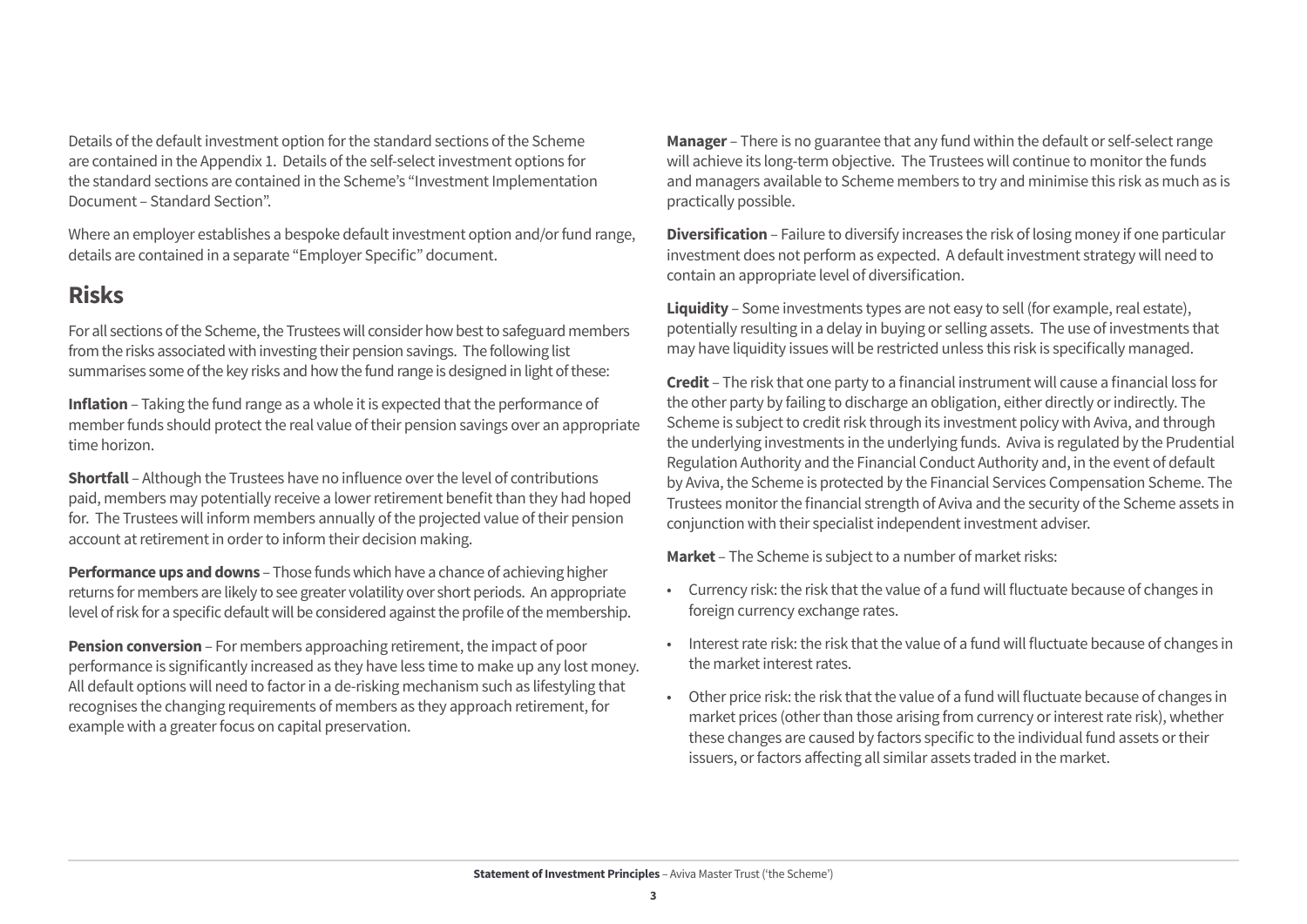**Environmental, Social and Governance risk** – Management of investments with regard to Environmental, Social and Governance (ESG) factors, including but not limited to climate change, can impact performance and member outcomes.

The day-to-day management of the underlying investments is the responsibility of the underlying fund managers, including the direct management of credit and market risks. The Trustees monitor the Scheme's investment options and the fund managers on a regular basis, with the help from its specialist independent investment adviser.

#### **The expected return on investments**

The overarching objective for the Scheme is to deliver long term positive returns, after charges, taking account of the risks described above.

The Trustees have regard to the relative investment return and risk that each asset class is expected to provide. The Trustees are advised by their independent professional advisers on these matters, who they deem to be appropriately qualified experts. However, the dayto-day selection of investment is delegated to the investment managers.

#### **The realisation of investments**

The Scheme invests in pooled funds which can be quickly realised as required, under normal market conditions.

#### **Financially Material Considerations and Stewardship Policy**

The Trustees have considered how financially material considerations, including ESG factors (which include climate change), are taken into account in the selection, retention, realisation and monitoring of the Scheme's investment options over the appropriate time horizon applicable to members invested in those options.

As the Scheme invests via pooled funds, this means that the Trustees have delegated responsibility for the selection, retention and realisation of investments to the underlying fund managers of those funds (within certain guidelines and restrictions) and the Trustees' approach to managing financially material considerations is limited by the nature of those pooled funds.

- For passively managed funds, the Trustees recognise that the role of the manager is to track an index and the choice of index will dictate the assets held. The Trustees will periodically review the indices used for this purpose.
- For actively managed funds (where the fund manager decides where to invest) fund managers are expected to take financially material considerations into account when deciding on the selection, retention and realisation of investments where permissible within the applicable guidelines and instructions.

Trustees also delegate exercise of the rights (including voting rights) attaching to the investments to the individual fund managers. Fund managers are expected to:

- exercise the voting rights attached to individual investments; and
- engage with key stakeholders which may include corporate management, regulators and governance bodies, relating to their investments in order to improve corporate behaviours, improve performance and mitigate financial risks in accordance with their own house policy.

The Trustees have developed an Environmental, Social and Governance (ESG) Policy which has been integrated into monitoring the Scheme's investment arrangements, this policy is provided in Appendix 2. The Trustees believe that by including ESG factors in investment decision making, it will reduce overall investment risks whilst generating sustainable investment returns.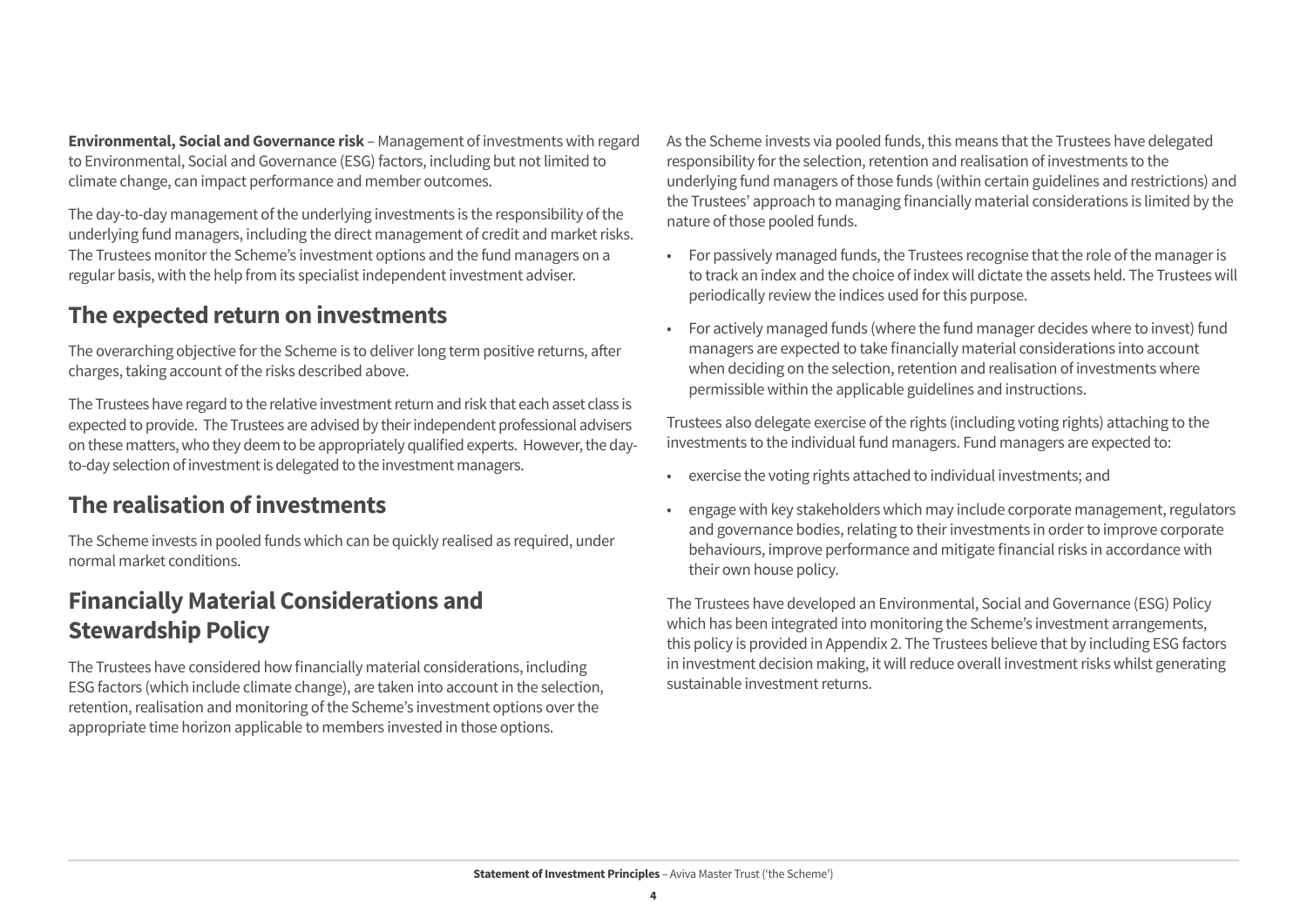The Scheme's investments will be regularly monitored by the Trustees (with the assistance of its specialist independent investment adviser) over an appropriate time horizon, to consider the extent to which the investment strategy and decisions of the Scheme's fund managers are aligned with the Trustees' policies. This includes monitoring the extent to which fund managers:

- make decisions based on assessments about medium- to long-term financial and non-financial performance of an issuer of debt or equity; and
- engage with issuers of debt or equity in order to improve their performance in the medium- to long-term.

The Trustees will also monitor portfolio turnover costs incurred by fund managers on a regular basis.

Fund managers are remunerated based on the value of assets which they manage for the Scheme and while there is no set duration for arrangements with fund managers, they can be replaced at any time by the Trustees. Where fund managers fail to adhere to the Scheme's policies, the Trustees work with Aviva and engage with the manager and could ultimately replace the manager where this is deemed necessary.

The Trustees do not take into account any non-financial matters (i.e. matters relating to the ethical and other views of members and beneficiaries, rather than considerations of financial risk and return) in setting the investment strategy for the default investment option for the standard section of the Scheme. However, the Trustees recognise the importance of offering a suitable range of investment options for members who wish to express an ethical preference in their pension savings. The Trustees may take nonfinancial factors into account in the self-select investment options for the standard section and in bespoke default or other investment options. The basis on which such factors are taken into account would be made clear in the description of such funds.

The Trustees continue to engage with Aviva and the fund managers on the integration of ESG into the Scheme's investments and how this can be improved, although it is noted that currently the level of ESG integration in the default option is limited. However, ESG integration into the Scheme's alternative lifestyle strategy ('My Future Focus Lifetime') is much further advanced, with stock screening, tilts and active engagement applied throughout the strategy. This option is available for all participating employers of the Scheme to select. There is also a lifestyle strategy available that uses the Stewardship funds which incorporate both ESG and non-financial factors.

#### **Compliance**

The Statement will be reviewed triennially by the Trustees and without delay following any significant change in the Trustees' investment policy.

In preparing the Statement, the Trustees have obtained and considered the written advice of a person who is reasonably believed by the Trustees to be qualified by his ability in and practical experience of financial matters and to have the appropriate knowledge and experience of the management of the investments of schemes such as the Scheme. The Trustees have consulted with Aviva Life and Pensions UK Limited ("Aviva") as sponsoring employer and the company appointed to act on behalf of the participating employers to the Scheme.

Before revising the Statement at any time in the future, the Trustees will obtain and consider the written advice of a specialist independent investment adviser and will consult with Aviva.

C.D. Rands Signature

Position: Chair of Trustees Name: Colin Richardson Date: 21 October 2019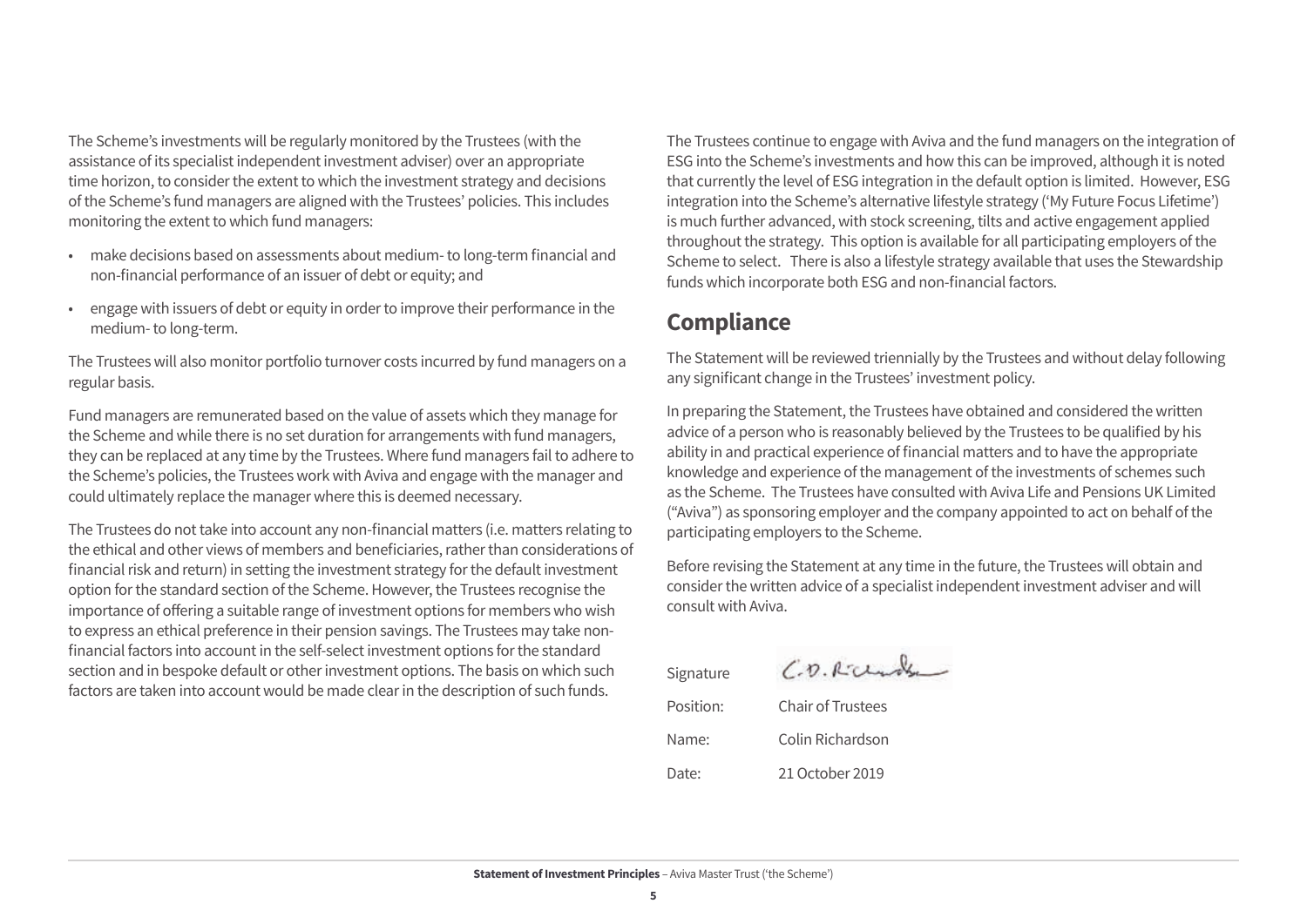# **Appendix 1 – Standard Section of the Scheme**

## **Investment objectives**

The Trustees' overall objective is to provide investment options that enable members to grow their pension savings after charges over the long term, and to manage risks appropriately.

The default investment option, as described below, is expected to meet this objective and also takes into account guidance from the Pension's Regulator and the Department for Work & Pensions guidance for offering a default investment option for defined contribution automatic enrolment pension schemes.

Furthermore, the Trustees believe that the self-select funds offered as an alternative to the default fund enable members to choose their own portfolio of funds which would achieve the overall objective.

## **Default Investment Option**

The Trustees have designated the Aviva My Future Lifestyle as the standard default investment option for members, and this will be used as the default option by participating employers not wishing to implement an alternative default.

This default option invests in the Aviva My Future Growth Fund during the growth phase of the lifestyle strategy.

During the pre-retirement phase, starting 15 years away from retirement, members' assets are phased such that the exposure to the Aviva My Future Growth Fund is reduced and exposure to the Aviva My Future Consolidation Fund is increased. At retirement a member will be 100% invested in the Aviva My Future Consolidation Fund.

The standard default option has been constructed to ensure compliance with the charge cap which became effective for default investment options from 6 April 2015 and following an analysis of expected member behaviour and in light of the flexibilities available to members once they reach retirement.

The retirement outcomes of the default lifestyle strategy will be reviewed at least triennially or earlier in the event of any significant changes in the demographic profile of the relevant members.

The default investment lifestyle strategy will be reviewed at least triennially or earlier in the event of any significant changes in the investment policy or member demographics. The review will take into account the manner in which members take their pension savings from the Scheme and any significant changes in the demographic profile of the relevant members.

The Trustees' policies in relation to the default investment option in respect of matters set out in the Occupational Pension Schemes (Investment) Regulation 2005, as amended, are those set out in the rest of this statement.

The Trustees also offer a range of additional lifestyle options and self-select funds. The lifestyle options are targeted for different member outcomes: cash; drawdown; and annuity. In addition, the Aviva My Future Focus Lifetime and the Aviva Stewardship Lifetime can be selected by participating employers as alternative default investment options. The self-select fund options encompass a wider range of asset classes including equity, fixed income and multi-asset funds, as well as the Stewardship range of funds which look to provide members with a range of funds with an ethical and ESG bias in their construction. Passive and Active options are available to members, and full details are contained in the Scheme's "Investment Implementation Document – standard section".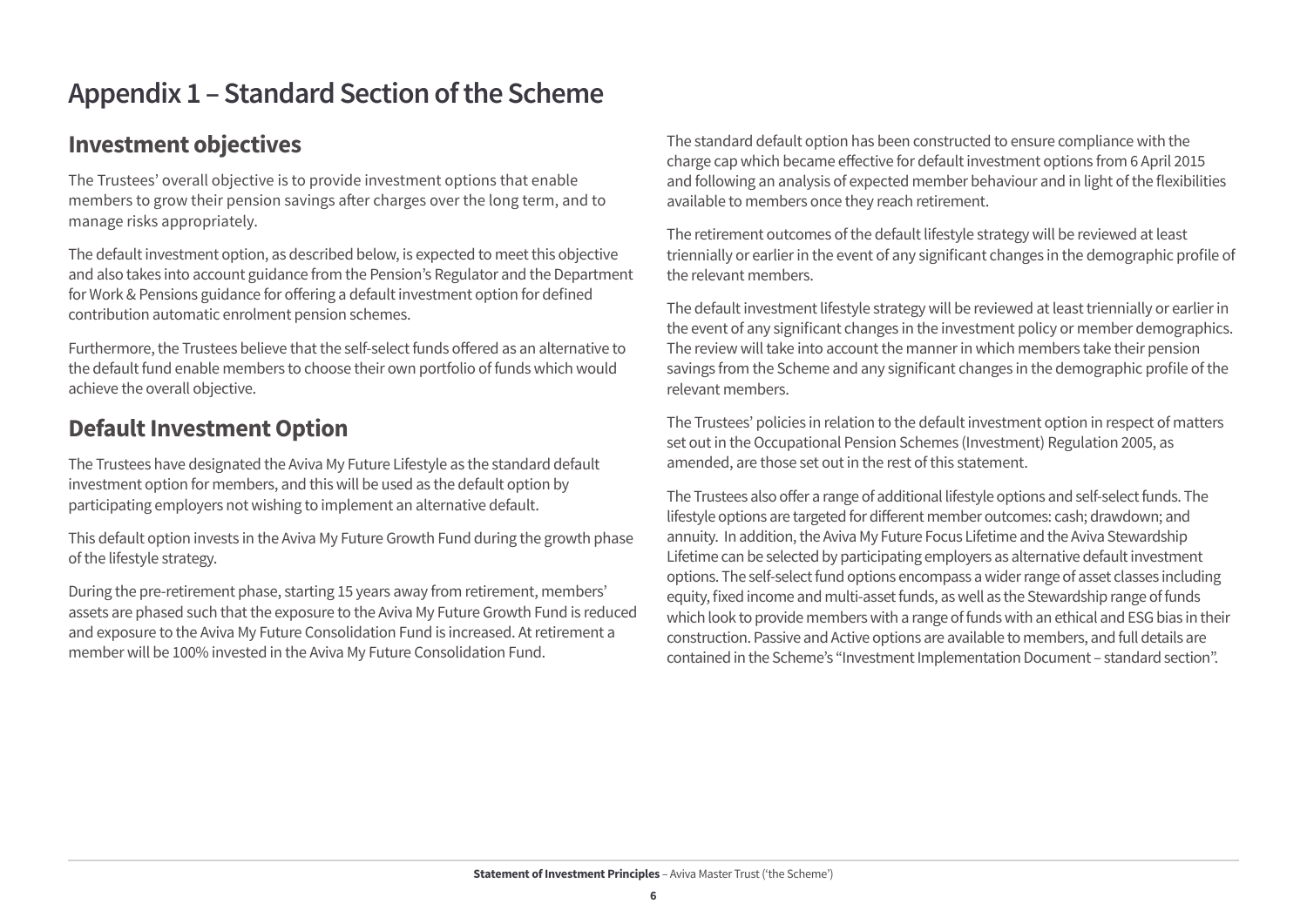# **Appendix 1 – C&J Clark Section of the Scheme**

This Appendix is for the C&J Clark Section of the Aviva Master Trust. The Trustees have taken advice from KPMG on the suitability of the investment strategy for this section.

#### **Investment Objectives**

The main investment objectives are:

- to include a suitable default option that is likely to be suitable for a typical member
- to include a range of alternative choices suitable for members of different ages and with different retirement benefit plans and objectives
- to enable members to grow their savings above inflation over the long term
- to seek, where possible, to mitigate the risks described in this statement

## **Default Option**

A default option has been selected for the C&J Clark Section, and has been designed to be suitable for a typical member. The default has been chosen taking account of:

- The kinds of investments to be held
- The balance between different kinds of investments
- Investment risks
- The expected return on investments
- Realisation of investments
- Socially responsible investment requirements

• The desire to be a reasonably close match to the default investment options used in the two previous pension schemes from which members in the C&J Clark Section transferred when the Section was implemented

This default option invests in the Clarks Growth Fund during the growth phase of the lifestyle strategy.

During the transition phase, starting 20 years away from retirement, members' assets are phased such that the exposure to the Clarks Growth Fund is reduced and exposure to the Clarks Retirement Transition Fund is increased. At the point 10 years from retirement a member will be 100% invested in the Clarks Retirement Transition Fund.

During the pre-retirement phase, starting 10 years away from retirement, members' assets are phased such that the exposure to the Clarks Retirement Transition Fund is reduced and exposure to the Clarks Target Drawdown Fund and Clarks Cash Fund is increased. At retirement a member will be 40% invested in the Clarks Target Drawdown Fund and 60% invested in the Clarks Target Cash Fund.

The default option has been constructed so as to be suitable for members in light of the flexibilities available to members once they reach retirement.

The default investment lifestyle strategy will be reviewed at least triennially or earlier in the event of any significant changes in the investment policy or member demographics. The review will take into account the manner in which members take their pension savings from the Section and any significant changes in the demographic profile of the relevant members.

## **Self-Select Options**

In addition to the default the members can choose from the full range of self-select fund options offered through the standard section of the Scheme, as well as a number of additional funds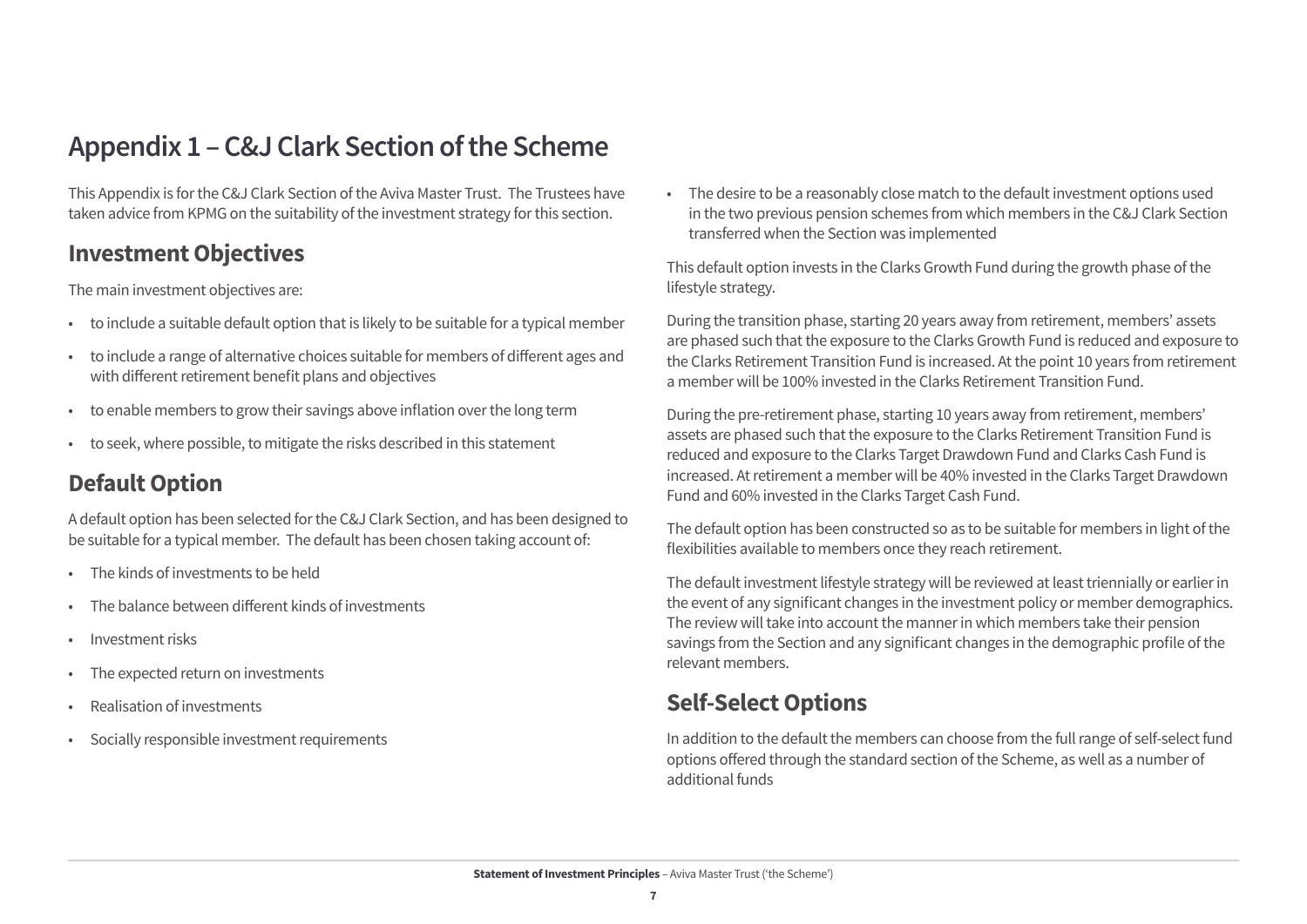# **Appendix 1 – L'Oréal Section of the Scheme**

This Appendix is for the L'Oréal Section of the Aviva Master Trust. The Trustees have taken advice from Hymans Robertson LLP on the suitability of the investment strategy for this section.

#### **Investment Objectives**

The main investment objectives are:

- Ensure that the Plan has effective investment performance monitoring
- Ensure that the default investment strategy offered is suitable for the Plan's membership
- Ensure that the plan offers other investment funds that are suitable for the membership
- Ensure best practice investment governance

#### **Default Option**

A default option has been selected for the L'Oréal Section, and has been designed to be suitable for a typical member. The default has been chosen taking account of:

- The kinds of investments to be held
- The balance between different kinds of investments
- Investment risks
- The expected return on investments
- Realisation of investments
- The expectation of how members will take their benefits at retirement.

Based on analysis on the projected pot size for members less than 10 years to retirement and recent experience of how members in the Plan have been taking their retirement benefits, it is expected that members will take a one-off cash lump sum or UFPLS.

The default arrangement, the L'Oreal – Target Cash Lump Sum Strategy is set out below:



L'Oréal Growth Blend Fund

- L'Oréal Diversified Blend Fund
- Aviva My Future Cash Lump Sum Fund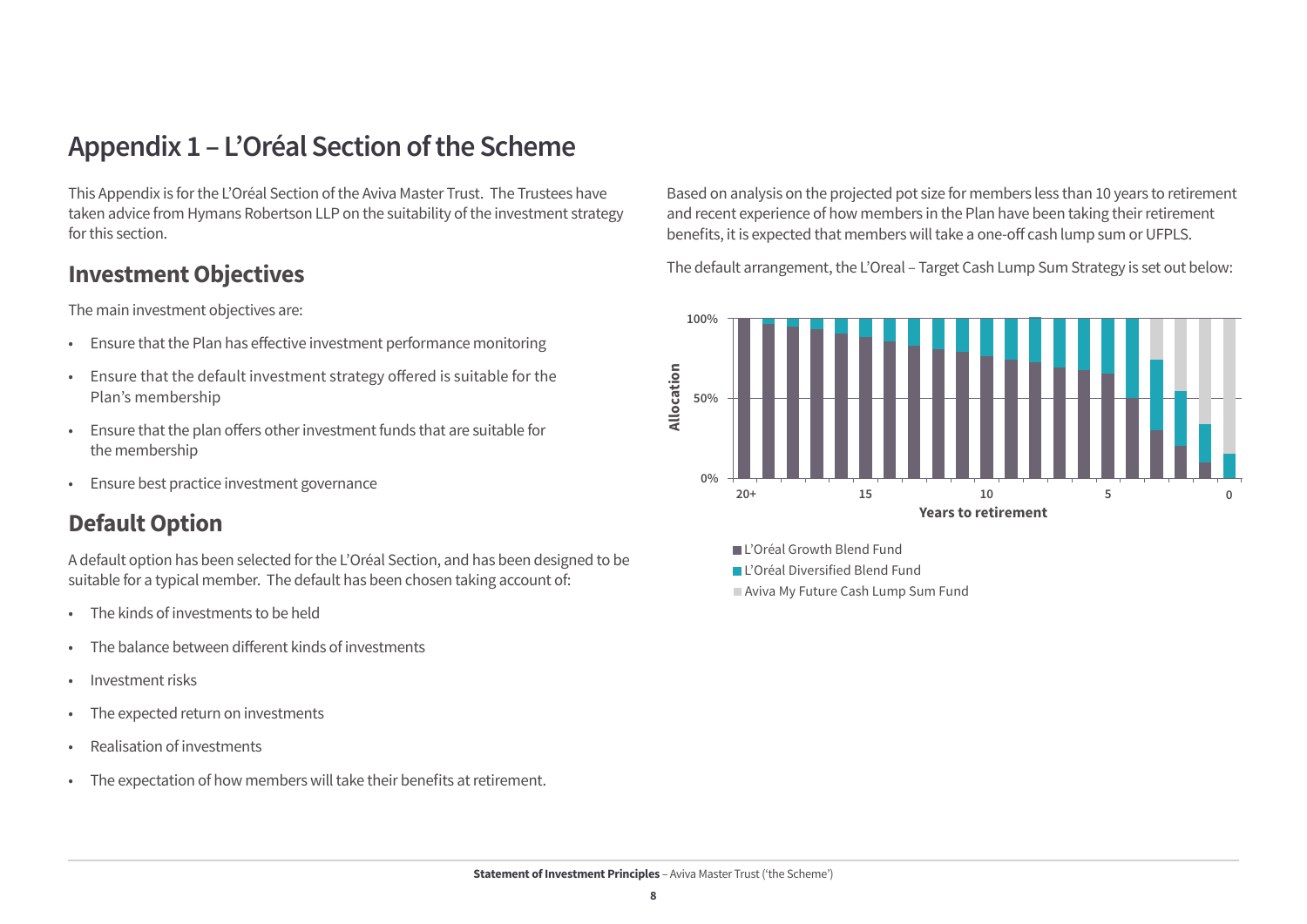| <b>Fund</b>                              | <b>Underlying funds</b>                            |
|------------------------------------------|----------------------------------------------------|
|                                          |                                                    |
| L'Oréal Growth Blend<br>Fund             | 46% BlackRock World (Ex-UK) Equity Index Fund      |
|                                          | 20% BlackRock UK Equity Index Fund                 |
|                                          | 14% Aviva Pension Property Fund                    |
|                                          | 13% BlackRock Corporate Bond Index All Stocks Fund |
|                                          | 7% BlackRock Emerging Markets Equity Index Fund    |
| l'Oréal Diversified<br><b>Blend Fund</b> | 50% I GIM Diversified Fund                         |
|                                          | 50% Schroders Dynamic Multi Asset Fund             |
| Aviva My Future Cash<br>Lump Sum Fund    | 100% Aviva My Future Cash Lump Sum Fund            |

The objective of the default investment solution is to provide an appropriate investment strategy for members who do not wish to make an investment choice for themselves. Up until 20 years from a member's planned retirement date, the default investment solution aims to help the pension savings grow by investing primarily in shares (also known as equities). The value of savings will fluctuate (increase or decrease) on a daily basis as a result of the performance of the funds used in the growth phase. However, the design of this phase of the programme seeks to limit the likelihood of savings experiencing large fluctuations in value.

In the 20 years leading up to a member's retirement date, savings are gradually moved into lower risk investments, such as fixed interest and money market investments. This aims to reduce the risk of savings falling in value as members approach their planned retirement date. This is likely to produce lower rates of return.

#### **Self-Select Options**

In addition to the default the members can choose from a range of 12 self-select fund options.

There is also an alternative lifestyle that members can invest in, known as the L'Oreal Adventurous Strategy. The building blocks of the L'Oreal – Adventurous Strategy are the same as the default strategy but a higher level of risk is targeted earlier on in the glidepath and drawdown is targeted at retirement instead of cash.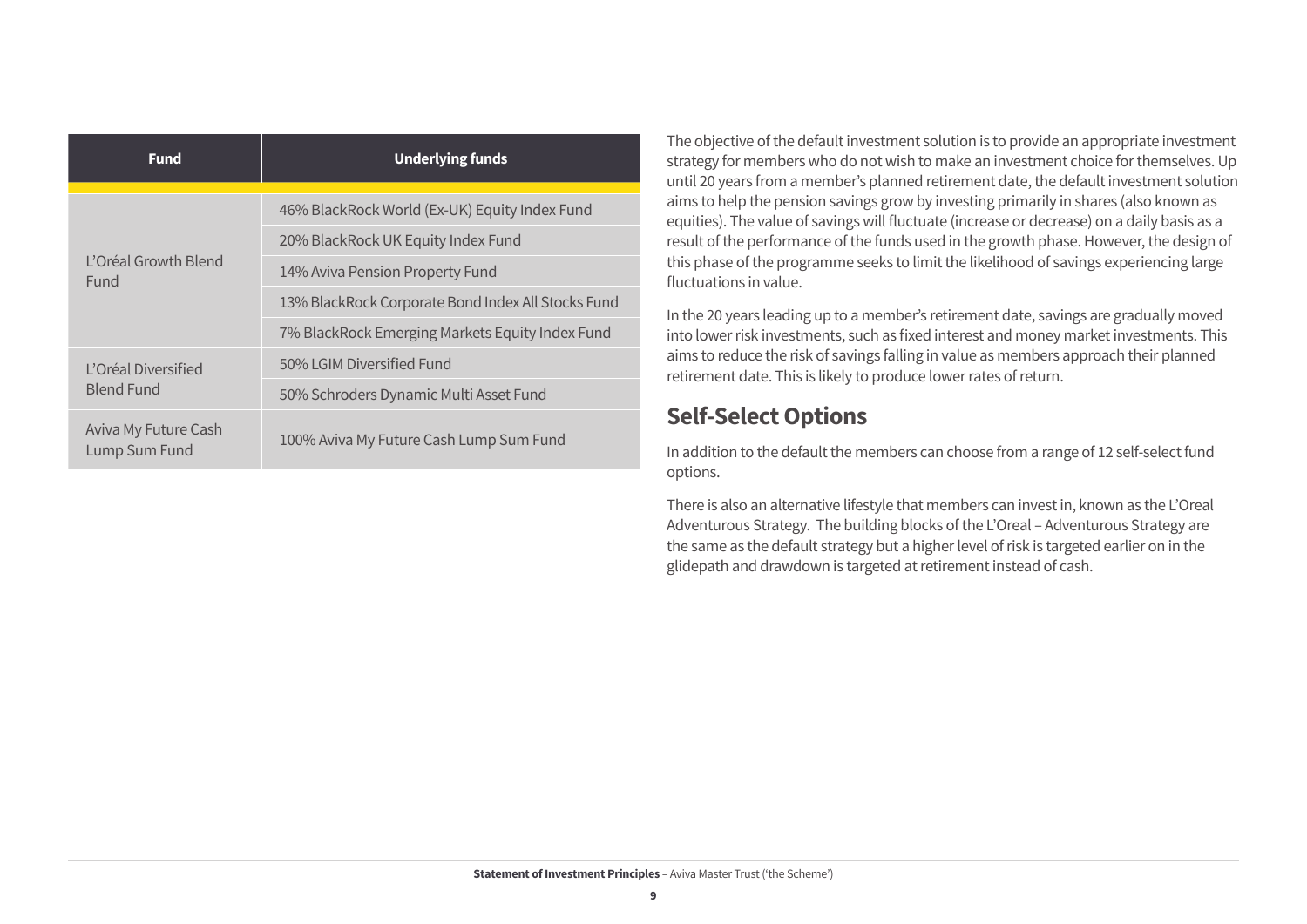## **Appendix 1 – Mott MacDonald Section of the Scheme**

This Appendix is for the Mott MacDonald Group Section of the Aviva Master Trust. The Trustees have taken advice from LCP on the suitability of the investment strategy for this section.

#### **Investment Objectives**

The main investment objectives are to provide members with access to:

- an appropriate range of investment options, reflecting the membership profile and the variety of ways that members can draw their benefits in retirement; and
- a default investment option that is reasonable for those members that do not wish to make their own investment decisions. The objective of the default option is to generate returns significantly above inflation whilst members are some distance from retirement, but then to switch automatically and gradually to lower risk investments as members near retirement.

#### **Default Option**

A default option has been selected for the Mott MacDonald Group Section, and has been designed to be suitable for a typical member. The default has been chosen taking account of:

- The kinds of investments to be held;
- The balance between different kinds of investments;
- Investment risks;
- The expected return on investments; and
- Realisation of investments

The default investment strategy targets income drawdown at retirement which is the retirement option most members are likely to take. This strategy aims to provide strong growth in early years when members can take on more risk. The strategy then aims to reduce investment risk closer to retirement but maintain a reasonable level of growth consistent with a drawdown strategy. The strategy consists of four white labeled funds, each determined by the underlying asset classes. The strategy allocation is shown in the chart below:



#### **Self-Select Options**

In addition to the default the members can choose from a range of self-select fund options.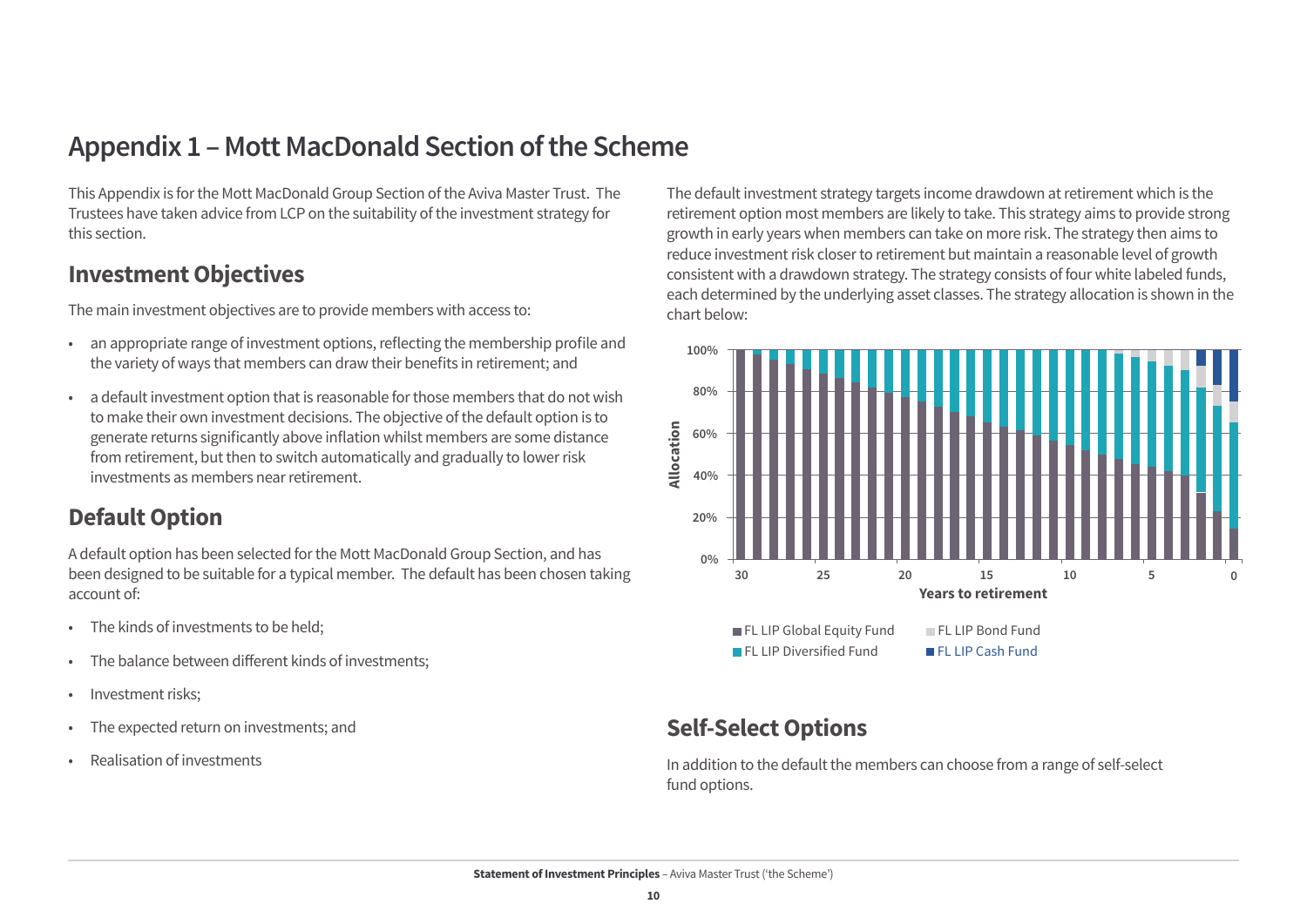## **Appendix 1 – WM Morrison Supermarkets Section of the Scheme**

This Appendix is for the WM Morrison Supermarkets Section of the Aviva Master Trust. The Trustees have taken advice from LCP on the suitability of the investment strategy for this section.

#### **Investment Objectives**

The main investment objectives are to provide members with access to:

- an appropriate range of investment options, reflecting the membership profile and the variety of ways that members can draw their benefits in retirement; and
- a default investment option that is reasonable for those members that do not wish to make their own investment decisions. The objective of the default option is to generate returns significantly above inflation whilst members are some distance from retirement, but then to switch automatically and gradually to lower risk investments as members near retirement.

## **Default Option**

A default option has been selected for the WM Morrison Supermarkets Section and has been designed to be suitable for a typical member. The default has been chosen taking account of:

- The kinds of investments to be held
- The balance between different kinds of investments
- Investment risks
- The expected return on investments
- Realisation of investments

Following advice provided by LCP in May 2017, it was agreed that the default strategy should target cash withdrawal. This advice was based on membership data provided by Morrisons in August 2015. Analysis of this data suggested that most members expected to retire within the next 10 years had a projected pot of less than £30,000 and evidence from other DC schemes suggested that pension pots of this size are more likely to be taken entirely as cash by members at retirement. In addition, the analysis showed that the membership is likely to have a relatively high-risk tolerance, because of the younger overall age profile and small pot sizes / average salaries.

There are two white-labelled funds used in the default strategy; the Morrisons Growth Fund and the Morrisons Pre-Retirement Fund. The underlying fund composition of these funds is shown in the table below:

| <b>Fund</b>                      | <b>Underlying funds</b>                                              |
|----------------------------------|----------------------------------------------------------------------|
| Morrisons Growth Fund            | 100% BlackRock (30:70) Currency Hedged Global<br><b>Equity Index</b> |
| Morrisons<br>Pre-Retirement Fund | 55% BlackRock Corporate Bond All Stocks Index                        |
|                                  | 25% BlackRock Over 5 Year Index-Linked Gilt Index                    |
|                                  | 20% BlackRock Overseas Bond Index                                    |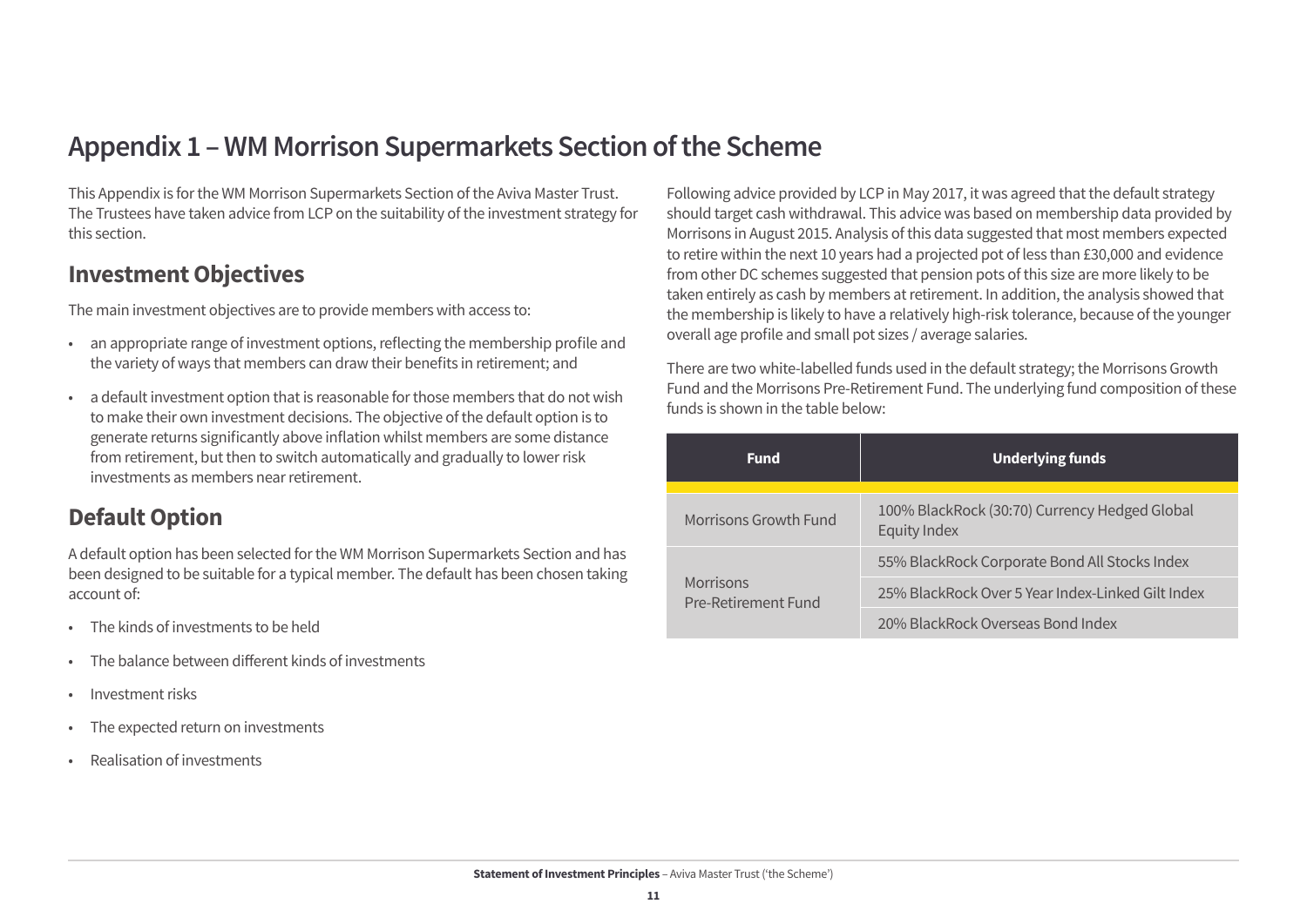

The default lifestyle allocation is shown in the following chart:

Morrisons Growth Fund

**Morrisons Pre-Retirement Fund** 

**BlackRock Institutional Sterling Liquidity** 

## **Self-Select Options**

In addition to the default the members can choose from a range of self-select fund options.

The Morrisons Group decided that members would be able to select from the full selfselect fund range as governed by the Aviva Master Trust Trustees; no bespoke self-select fund range was put in place, other than to exclude the components of Aviva's "off-theshelf" lifestyle strategies from the self-select fund range.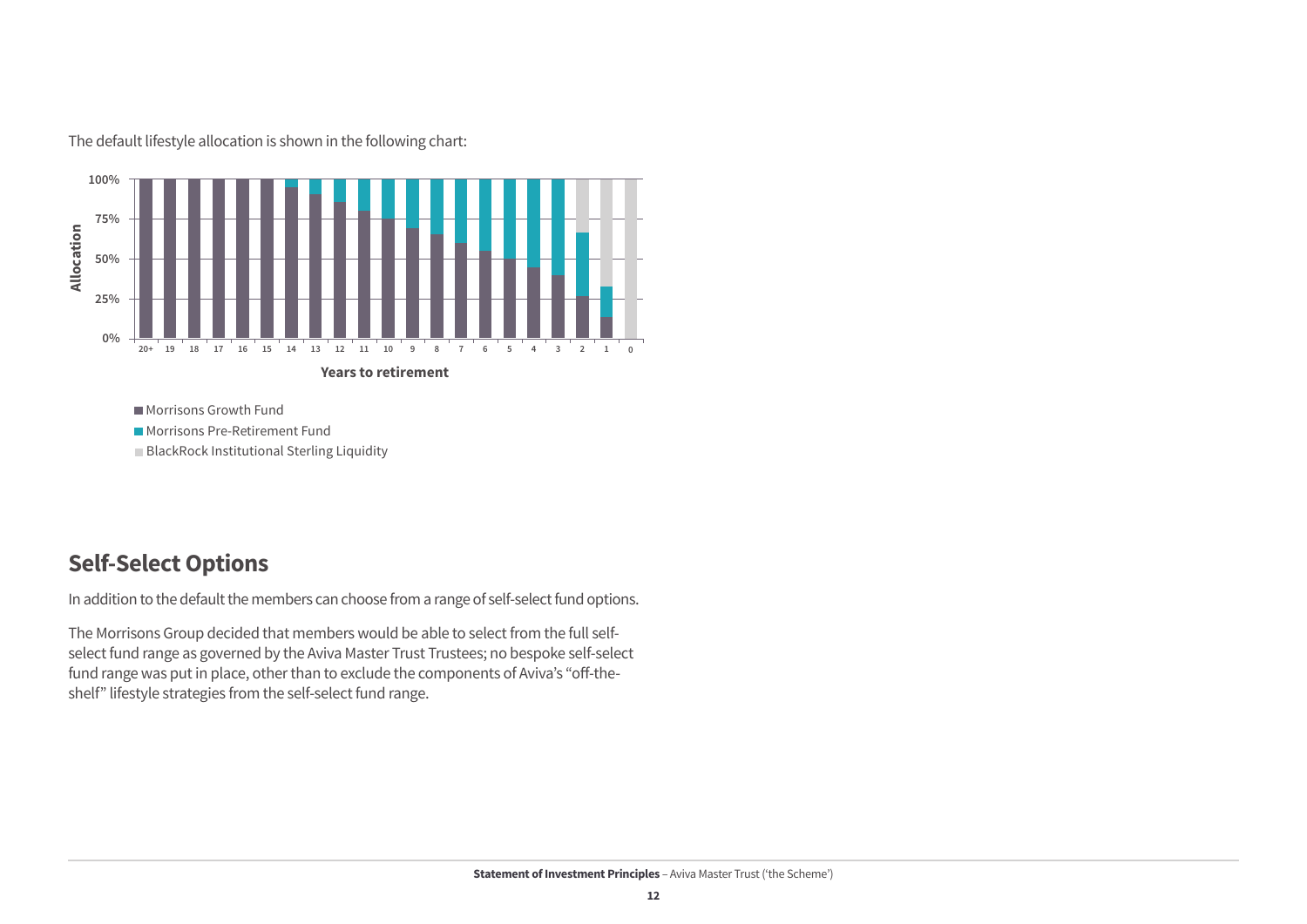# **Appendix 1 – Sony Europe Limited Section of the Scheme**

This Appendix is for the Sony Europe Limited Section of the Aviva Master Trust. The Trustees have taken advice from KPMG on the suitability of the investment strategy for this section.

#### **Investment Objectives**

The main investment objectives are:

- The Trustees are to retain sole responsibility for the ongoing governance, following initial advice on the suitability of the investment strategy at inception of the Sony Europe Limited Section.
- The default investment option should be a well thought out and sophisticated solution that is likely to be suitable for a typical member.
- To include a range of investment options that represent good choice and value for money for members.

## **Default Option**

A default option has been selected for the Sony Europe Limited Section and has been designed to be suitable for a typical member. The default has been chosen taking account of:

- The kinds of investments to be held
- The balance between different kinds of investments
- Investment risks
- The expected return on investments
- Realisation of investments
- Socially responsible investment requirements

The default option for the Sony Europe Limited Section is My Future Focus (from October 2019).

At inception, the default investment strategy for the Sony Europe Limited Section was My Future Plus, which was one of the Scheme's alternative lifestyle options. The Trustees received advice that My Future Plus was appropriate for this Section, as it provided a good balance of cost and sophistication for members and that the additional cost compared to the Scheme default (My Future) was justified based on the additional diversification and volatility controls which it offered.

From October 2019, My Future Plus was replaced by My Future Focus (which remains one of the Scheme's alternative lifestyles). The Trustees received advice on this change which led to the removal of the volatility cap and replacement with a more integrated strategic and tactical investment approach managed by Aviva Investors, a shorter glidepath, increased equity diversification, allocation to direct property, ESG integration and lower cost. Overall, these changes were viewed as positive.

## **Self-Select Options**

In addition to the default the members can choose from a range of self-select fund options.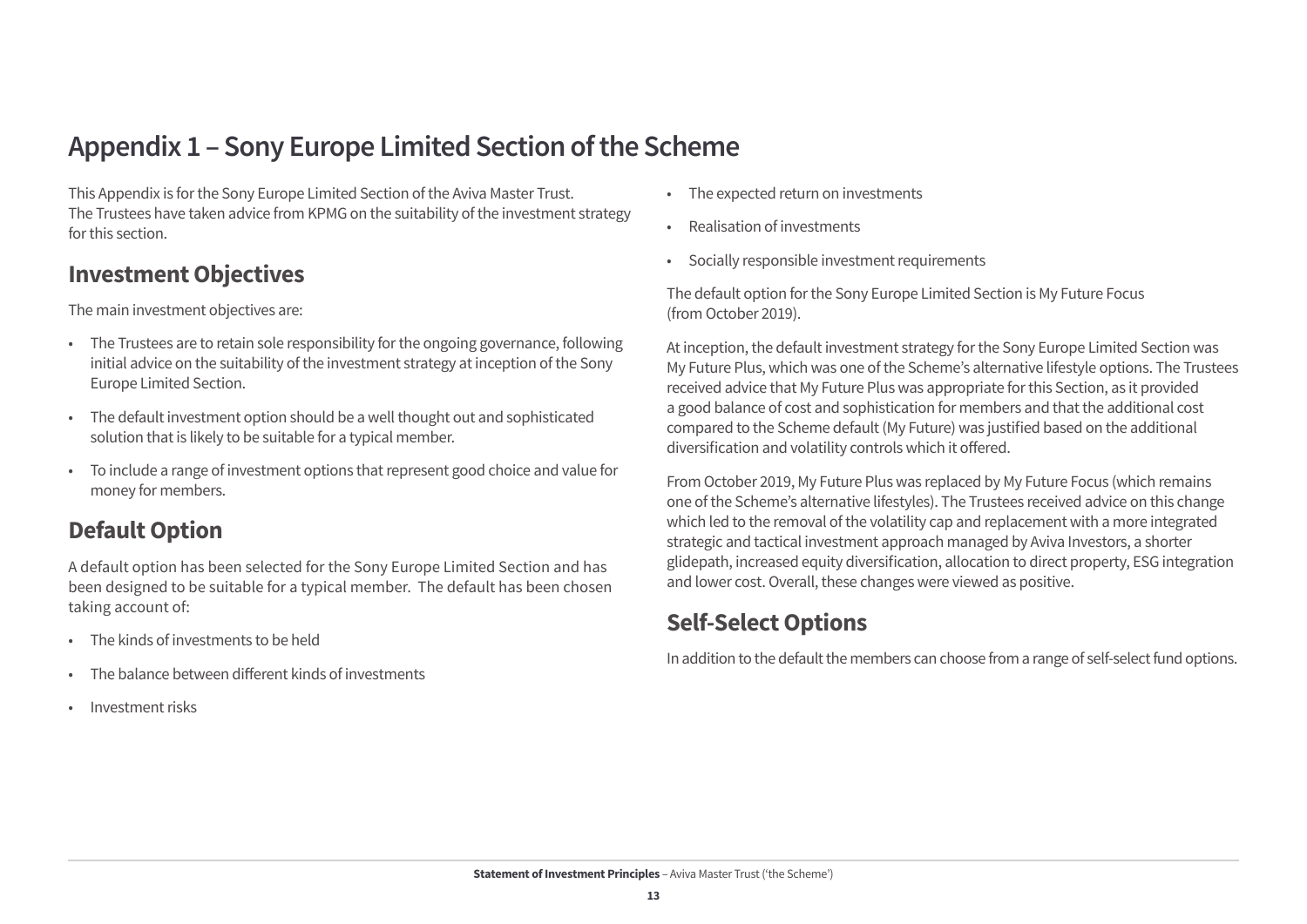# **Appendix 2 - Aviva Master Trust Environmental, Social and Governance Policy Statement**

### **1. Introduction**

This Environmental Social and Governance ("ESG") Policy Statement ("the Policy") has been prepared by the Trustees of the Aviva Master Trust ("the Scheme") to set out their views on ESG factors (including climate change). It considers how they are addressed whilst meeting the overall objectives of the Scheme's investment strategy, as set out in the Statement of Investment Principles ("SIP").

Responsible Investment is the term that the Trustees use to define an approach to investing that aims to incorporate ESG factors into investment decisions, to better manage risk and generate long-term, sustainable returns for members of the Scheme over the time horizons applicable to their membership.

The purpose of the Policy is to sit alongside the Scheme's SIP, formalising the Trustees' beliefs on ESG factors as discussed with their legal and investment advisors. The Policy provides a reference point for the Trustees for incorporating ESG factors into investment decision making. It covers those factors that are considered to have a financial impact on investment values, but not non-financial ones such as members' ethical views.

## **2. Rationale for the Policy**

The Scheme is designed for multiple employers, but delivered under a single trust arrangement and governed by a Trustee Board investing on behalf of members.

As part of their duties, which includes a comprehensive approach to risk management, the Trustees recognise the need for the Scheme to be a long-term, responsible stakeholder.

By taking an active approach to include ESG factors in investment decision making, the Trustees believe they will reduce overall investment risks whilst generating sustainable investment returns.

• The Department for Work & Pensions has also expanded the scope of regulations to improve disclosure of Trustees' policies on factors financially material to their investment decision making, including ESG factors and climate change. From 1st October 2019, the Trustees are required to include in the SIP their policies on how they take account of these factors. The SIP must also be published online. From 1st October 2020, the Trustees must prepare an annual implementation statement to communicate to members how, and the extent to which, these polices set out in the SIP have been followed during the year.

## **3. Process undertaken in agreeing the ESG policy**

At a meeting on 30th April 2019, the Trustees, with support from their legal and investment advisors, discussed their beliefs in relation to ESG. This included the completion of a questionnaire which captured their views about a set of ESG statements and then mapped the responses against the Bridges Spectrum of Capital (a widelyused industry benchmark for aligning investment beliefs to various approaches to ESG investing). The illustration below sets the different approaches that can be taken.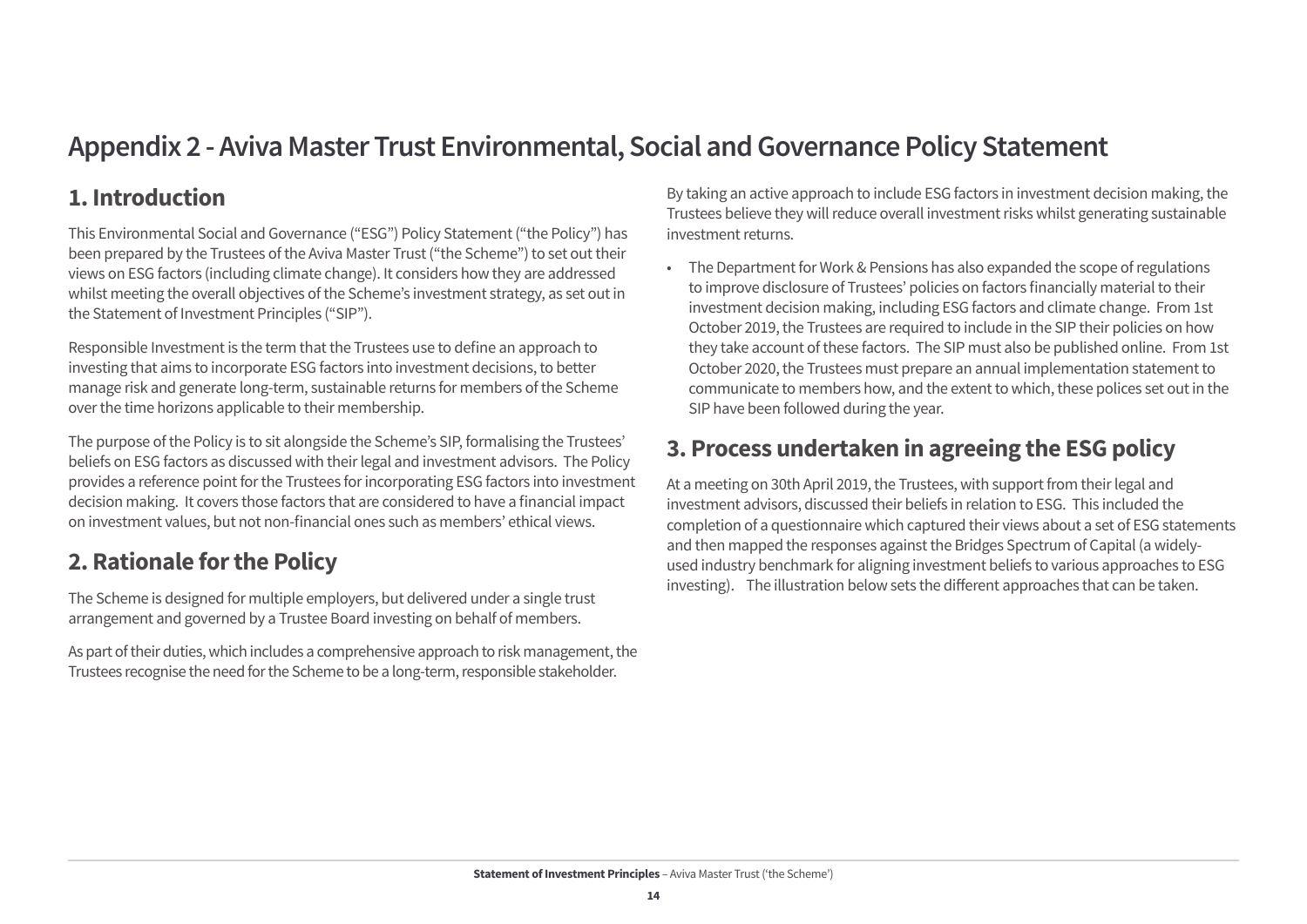Following discussions and a review of their responses to the questionnaire, the Trustees agreed that their aspiration was for the Scheme to pursue a "sustainable" investment approach that integrates ESG in investment decision making in order to generate more sustainable long-term investment returns. The Trustees also agreed that the Scheme should seek to invest in a way which is likely to generate a positive and measurable environmental or societal impact whilst generating competitive financial returns. The Trustees' position is indicated on the Bridges Spectrum of Capital below.

|                         | <b>Financial-only</b>                                                                        | <b>Responsible</b>                                           | <b>Sustainable</b>                                                 |                                                                                                      | <b>Impact</b>                                                          |                                                                                                       | <b>Impact-only</b>                                                                            |
|-------------------------|----------------------------------------------------------------------------------------------|--------------------------------------------------------------|--------------------------------------------------------------------|------------------------------------------------------------------------------------------------------|------------------------------------------------------------------------|-------------------------------------------------------------------------------------------------------|-----------------------------------------------------------------------------------------------|
|                         | Delivering competitive financial returns                                                     |                                                              |                                                                    |                                                                                                      |                                                                        |                                                                                                       |                                                                                               |
|                         |                                                                                              |                                                              |                                                                    | Mitigating Environmental, Social and Governance (ESG) risks                                          |                                                                        |                                                                                                       |                                                                                               |
|                         |                                                                                              |                                                              | Pursuing Environmental, Social and Governance opportunities        |                                                                                                      |                                                                        |                                                                                                       |                                                                                               |
|                         |                                                                                              |                                                              |                                                                    |                                                                                                      | Focusing on measurable high-impact solutions                           |                                                                                                       |                                                                                               |
| <b>Focus:</b>           | Limited or no<br>regards for<br>environmental,<br>social or<br>governance (ESG)<br>practices | Mitigate risky ESG<br>practices in order<br>to protect value | Adopt<br>progressive ESG<br>practices that<br>may enhance<br>value | Address societal<br>challenges<br>that generate<br>competitive<br>financial returns<br>for investors | Address societal<br>challenges where<br>returns are as yet<br>unproven | Address societal<br>challenges<br>that require a<br>below-market<br>financial return<br>for investors | Address societal<br>challenges that<br>cannot generate<br>a financial return<br>for investors |
| <b>Trustee Position</b> |                                                                                              |                                                              |                                                                    |                                                                                                      |                                                                        |                                                                                                       |                                                                                               |

Source: Bridges Fund management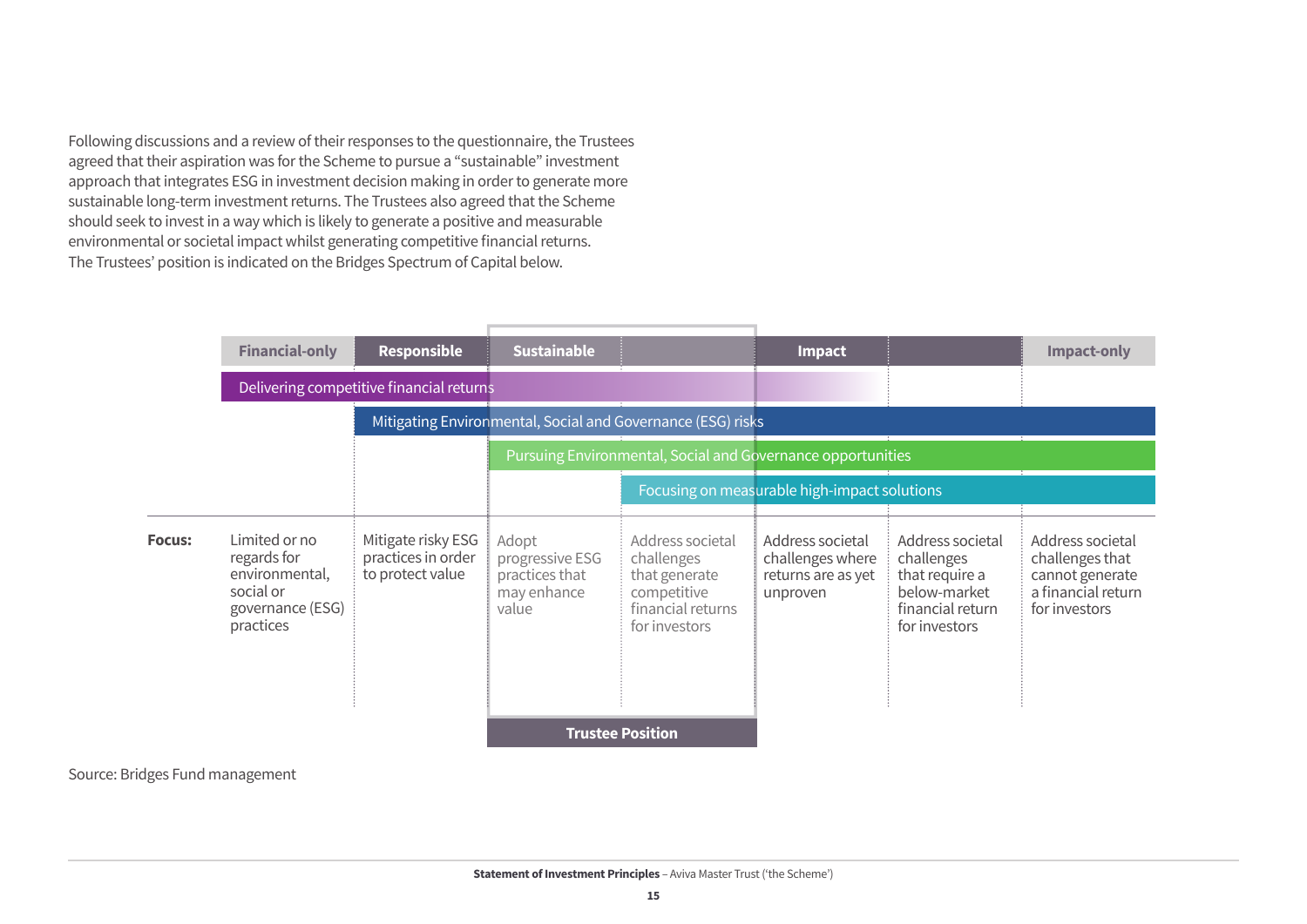#### **4. The Trustees' ESG beliefs**

The Trustees have considered and discussed ESG to establish their beliefs to help underpin the Trustees' decision making. The following represent a consensus of the beliefs held by the Trustees:

- i. ESG issues, including climate change are a source of investment opportunities and are important in managing risks. Climate change also represents a systemic risk to investments.
- ii. The Trustees generally favour an integrated approach to ESG.
- iii. Integrating ESG means that investment decision making ensures that companies have a robust approach to a range of factors including board structure, remuneration, sustainability, risk management and debtholder rights.
- iv. ESG factors, which are considered to be financially material, should be integrated into the overall management of the default option.
- v. In addition to this, specialist funds which invest according to enhanced sustainable and/or responsible investment themes should be offered as part of the self-select fund range.
- vi. ESG factors are dynamic and continually evolving; therefore, the Trustees should receive training as required to develop their knowledge.
- vii. Ongoing monitoring and reporting of how asset managers manage ESG factors is important.
- viii. Asset managers should sign up and comply with common codes and practices such as the UNPRI & Stewardship code. If they do not sign up, they should have a valid reason why.
- ix. Asset managers investing in asset classes other than listed equities have a responsibility to engage with management on ESG factors.
- x. Asset managers should vote and engage on behalf of the Trustees.

The Trustees are working with their advisors and Aviva (as sponsor and provider of the investment platform) to determine how to implement these beliefs most appropriately within the Scheme's investment strategy.

#### **5. Impact of the Policy on investment decision making and the investment strategy**

The Trustees decide the range of funds to be offered within the Scheme and the design of the default fund.

With regards to the design of the default fund, the Trustees should ensure that the funds making up the default fund integrate ESG into the investment decision making process where permissible within applicable guidelines and restrictions. Furthermore, the Trustees should consider offering a lifestyle option comprised of specialist funds which invest according to enhanced sustainable and/or responsible investment themes only, for those members seeking further integration.

The Trustees should ensure that all funds available through the Scheme have considered ESG and have a clear approach and framework for managing these factors. The Trustees should also offer specialist funds which invest according to enhanced sustainable and/or responsible investment themes for the major asset classes where available, as self-select specialist funds are available for members.

In appointing and reviewing the Scheme's asset managers, the Trustees, with the assistance of its advisor, should consider their approach to ESG.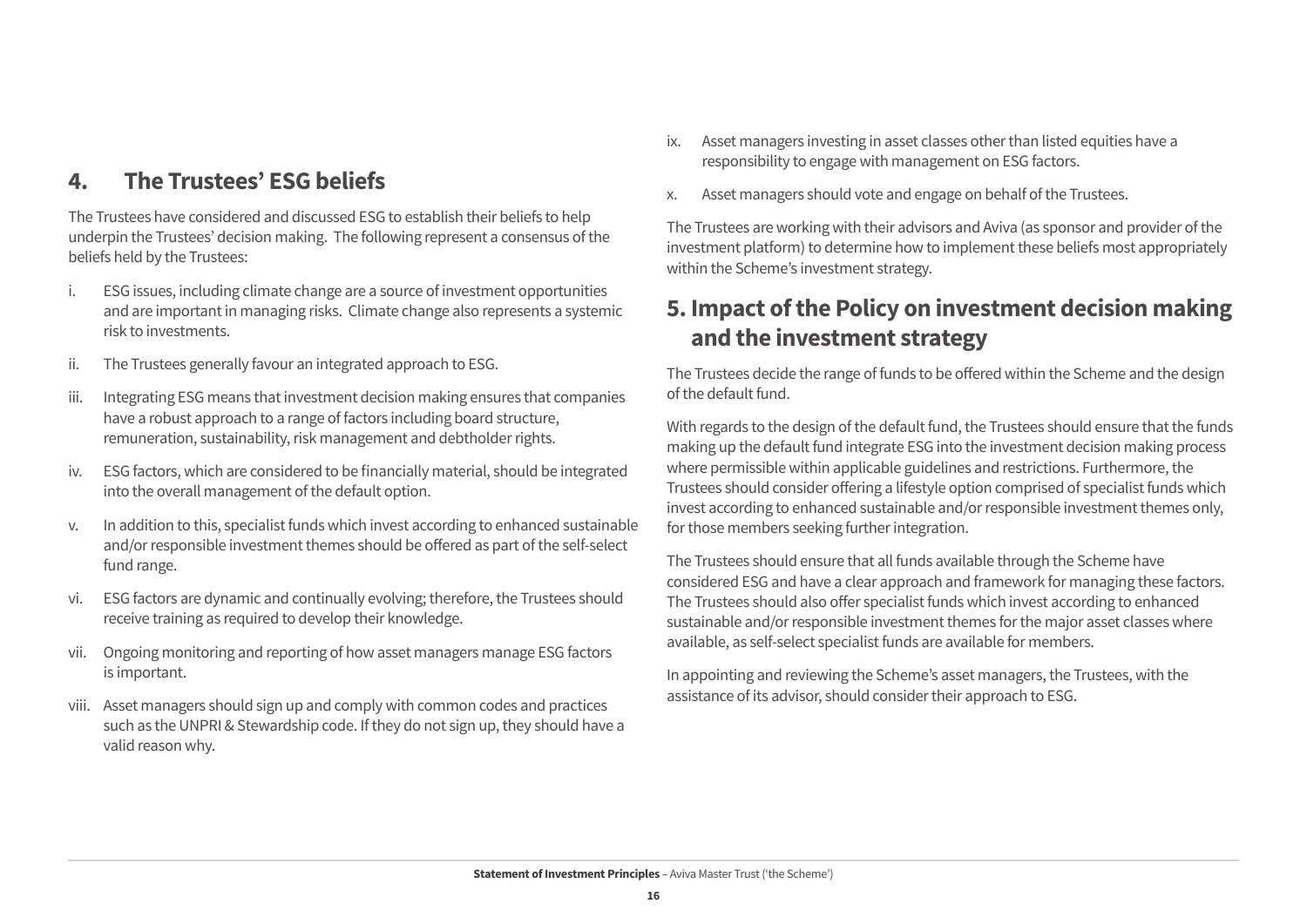#### **6. Implementing the Policy**

The Trustees will implement the policy through the following steps:

- i. The Trustees will continue to develop their understanding of ESG factors through training and experience.
- ii. ESG beliefs will be formally reviewed triennially or more frequently if required by the Trustees or by legislative or regulatory change.
- iii. The default fund will be reviewed to ensure all financially material (including ESG) risks are managed appropriately.
- iv. The self-select range will be reviewed to ensure there is appropriate availability of ESG funds and specialist funds which invest according to enhanced sustainable and/ or responsible investment themes.
- v. An initial review will be undertaken of each of the Scheme's asset managers' approach to ESG.
- vi. The Trustees will consult with the Sponsor on ESG issues.
- vii. Thereafter, the Trustees will continue to periodically monitor the whole fund range (default and self-select) and the Scheme's asset managers' approach to ESG.

### **7. Monitoring and reviewing the Policy**

The Trustees will monitor the Scheme' assets against this Policy on an ongoing basis, with the assistance of its investment advisor. The development of the Policy is viewed as an ongoing process, with the Trustees reviewing the Policy periodically in line with the SIP. When reviewing the Policy, the Trustees will take account of any significant developments in the market.

In order to further formalise the ESG integration alongside the broader risk management framework, the Trustees will update the SIP when they are comfortable that they have fully addressed this topic.

| Signature | C.D.R.Un          |
|-----------|-------------------|
| Position: | Chair of Trustees |
| Name:     | Colin Richardson  |
| Date:     | 21 October 2019   |